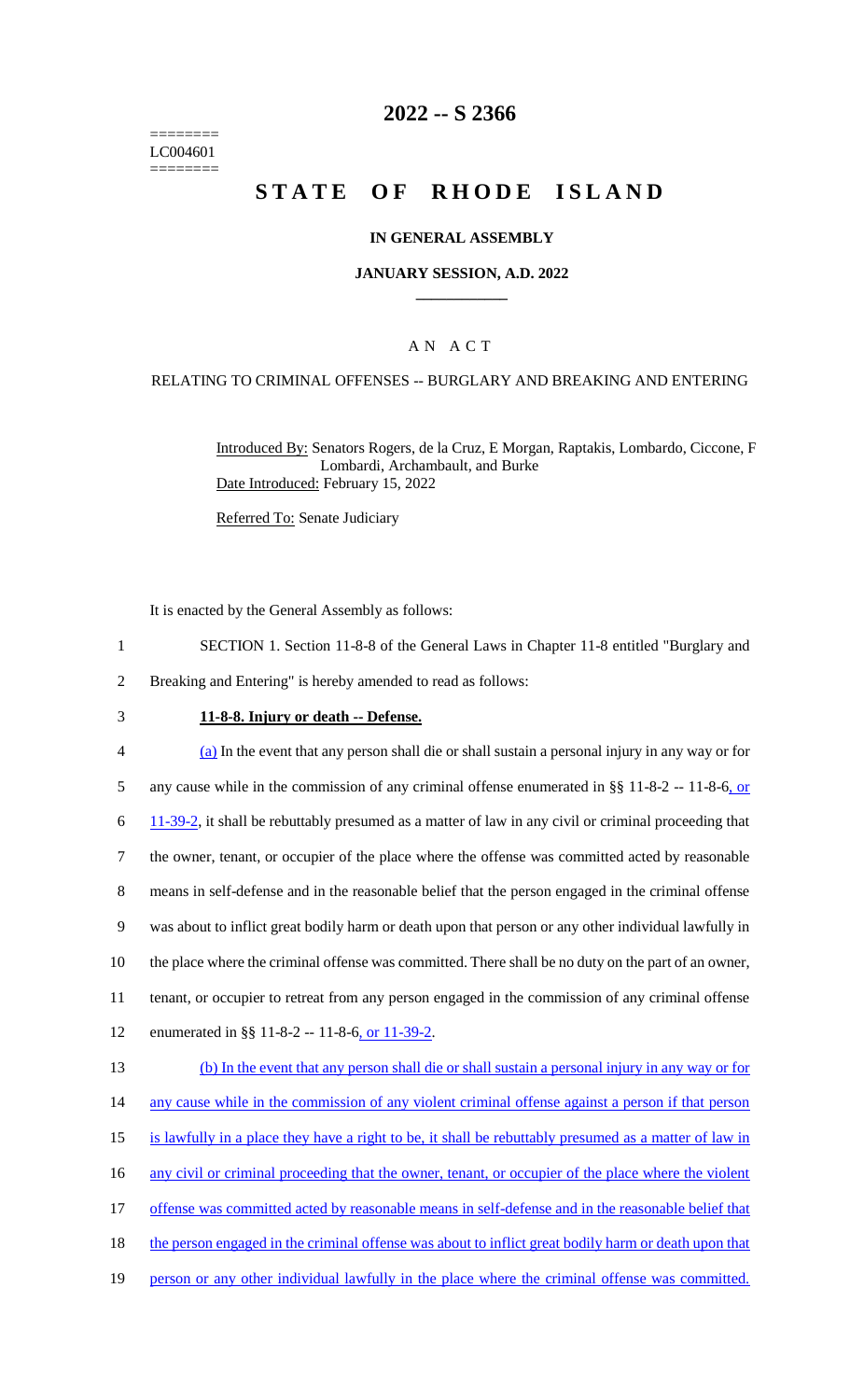- 1 There shall be no duty on the part of an owner, tenant, or occupier to retreat from any person
- 2 engaged in the commission of any violent criminal offense if that person is lawfully in a place they
- 3 have a right to be.
- 4 SECTION 2. This act shall take effect upon passage.

======== LC004601  $=$